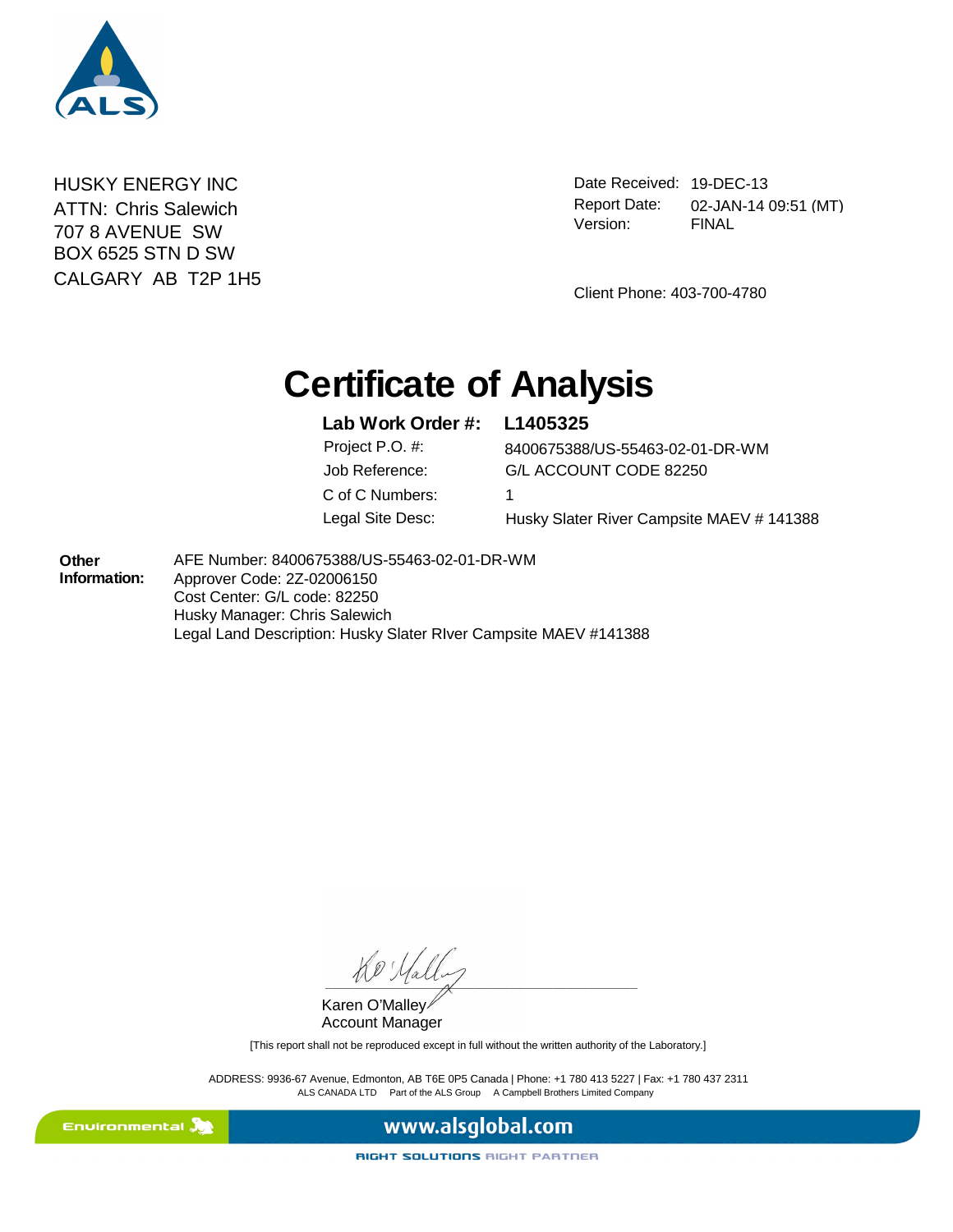## **ALS ENVIRONMENTAL ANALYTICAL REPORT**

| Sample Details/Parameters                                                                                                                                                                                                                   | Result                                           | Qualifier* | D.L.                                       | Units                           | Extracted | Analyzed                                                      | Batch                                                    |
|---------------------------------------------------------------------------------------------------------------------------------------------------------------------------------------------------------------------------------------------|--------------------------------------------------|------------|--------------------------------------------|---------------------------------|-----------|---------------------------------------------------------------|----------------------------------------------------------|
| L1405325-1<br>EFFLUENT DISCHARGE 238707<br>Sampled By: CP on 18-DEC-13 @ 07:45<br>Matrix:<br>WATER<br><b>Miscellaneous Parameters</b><br>Fecal Coliforms<br>Oil and Grease<br><b>Special Request</b><br><b>Total Suspended Solids</b><br>pH | 96<br>$<1.0\,$<br>See Attached<br>$<3\,$<br>7.29 | OCR        | $\mathbf{1}$<br>$1.0\,$<br>$3.0\,$<br>0.10 | CFU/100mL<br>mg/L<br>mg/L<br>pH |           | 19-DEC-13<br>21-DEC-13<br>19-DEC-13<br>20-DEC-13<br>20-DEC-13 | R2763489<br>R2763942<br>R2767385<br>R2763650<br>R2763719 |
|                                                                                                                                                                                                                                             |                                                  |            |                                            |                                 |           |                                                               |                                                          |

\* Refer to Referenced Information for Qualifiers (if any) and Methodology.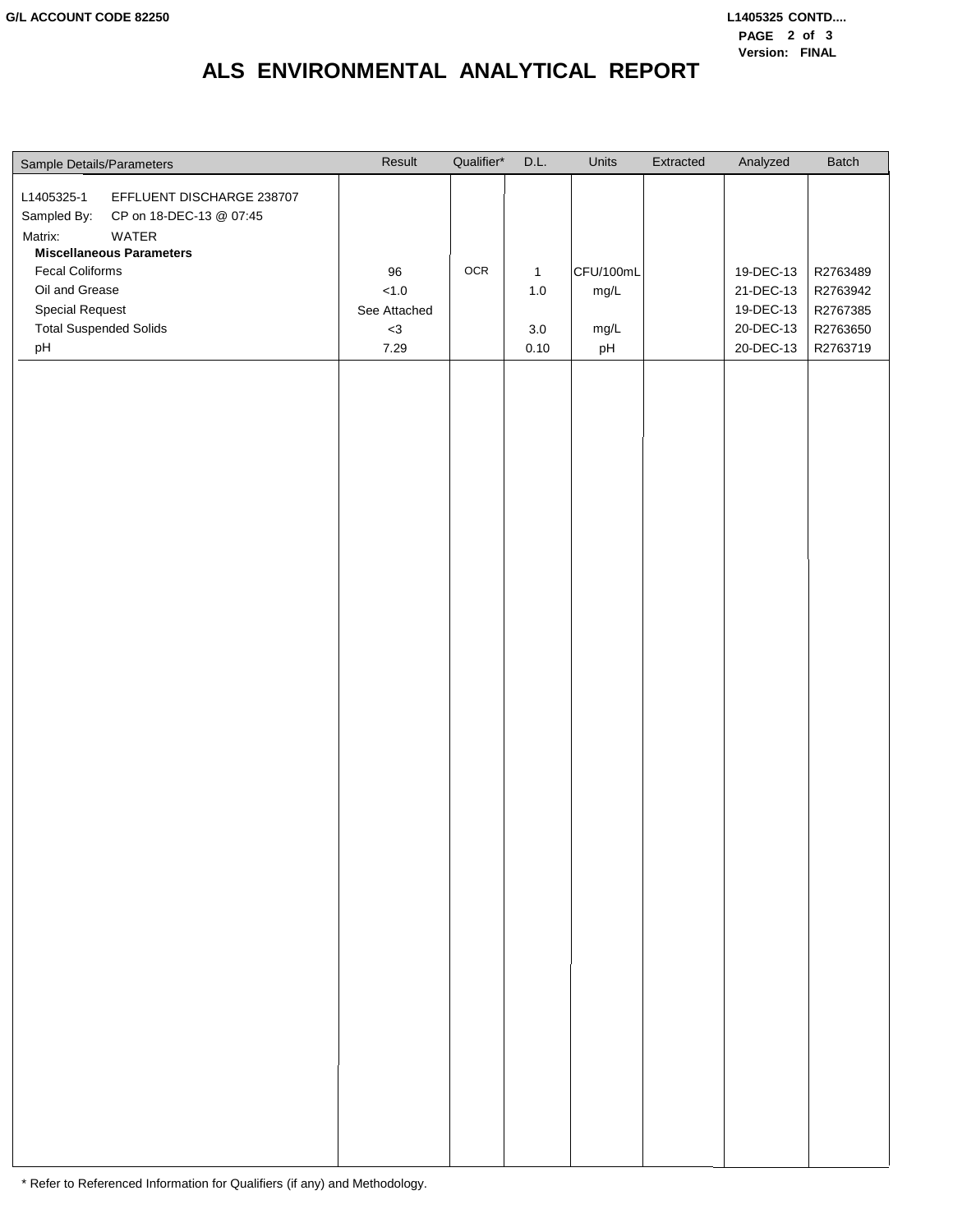### **Reference Information**

#### **Sample Parameter Qualifier Key:**

| Qualifier                      | <b>Description</b> |                                                              |                                                                                                                                            |
|--------------------------------|--------------------|--------------------------------------------------------------|--------------------------------------------------------------------------------------------------------------------------------------------|
| <b>OCR</b>                     |                    | Parameter is out of client specific range.                   |                                                                                                                                            |
| <b>Test Method References:</b> |                    |                                                              |                                                                                                                                            |
| <b>ALS Test Code</b>           | Matrix             | <b>Test Description</b>                                      | <b>Method Reference**</b>                                                                                                                  |
| FC-MF-YL                       | Water              | <b>Fecal Coliform</b>                                        | APHA 9222D                                                                                                                                 |
| OGG-LLE-ED                     | Water              | Oil and Grease-Gra                                           | APHA 5520 B HEXANE MTBE EXT. GRAVIME                                                                                                       |
| PH-ED                          | Water              | рH                                                           | APHA 4500 H-Electrode                                                                                                                      |
|                                |                    | recommended for pH where highly accurate results are needed) | All samples analyzed by this method for pH will have exceeded the 15 minute recommended hold time from time of sampling (field analysis is |
| SOLIDS-TOTSUS-ED               | Water              | <b>Total Suspended Solids</b>                                | APHA 2540 D-Gravimetric                                                                                                                    |
| SPECIAL REQUEST-TG             | Misc.              | Special Request Taiga Yellowknife                            | SEE SUBLET LAB RESULTS                                                                                                                     |
|                                |                    |                                                              | ** ALS test methods may incorporate modifications from specified reference methods to improve performance.                                 |

*The last two letters of the above test code(s) indicate the laboratory that performed analytical analysis for that test. Refer to the list below:*

| <b>Laboratory Location</b>                                   |
|--------------------------------------------------------------|
| ALS ENVIRONMENTAL - EDMONTON, ALBERTA, CANADA                |
| TAIGA ENVIRONMENTAL LABORATORY (INAC)                        |
| ALS ENVIRONMENTAL -YELLOWKNIFE, NORTHWEST TERRITORIES CANADA |
|                                                              |

#### **Chain of Custody Numbers:**

1

#### **GLOSSARY OF REPORT TERMS**

*Surrogates are compounds that are similar in behaviour to target analyte(s), but that do not normally occur in environmental samples. For applicable tests, surrogates are added to samples prior to analysis as a check on recovery. In reports that display the D.L. column, laboratory objectives for surrogates are listed there.*

*mg/kg - milligrams per kilogram based on dry weight of sample*

*mg/kg wwt - milligrams per kilogram based on wet weight of sample*

*mg/kg lwt - milligrams per kilogram based on lipid-adjusted weight* 

*mg/L - unit of concentration based on volume, parts per million.*

*< - Less than.*

*D.L. - The reporting limit.*

*N/A - Result not available. Refer to qualifier code and definition for explanation.*

*Test results reported relate only to the samples as received by the laboratory. UNLESS OTHERWISE STATED, ALL SAMPLES WERE RECEIVED IN ACCEPTABLE CONDITION. Analytical results in unsigned test reports with the DRAFT watermark are subject to change, pending final QC review.*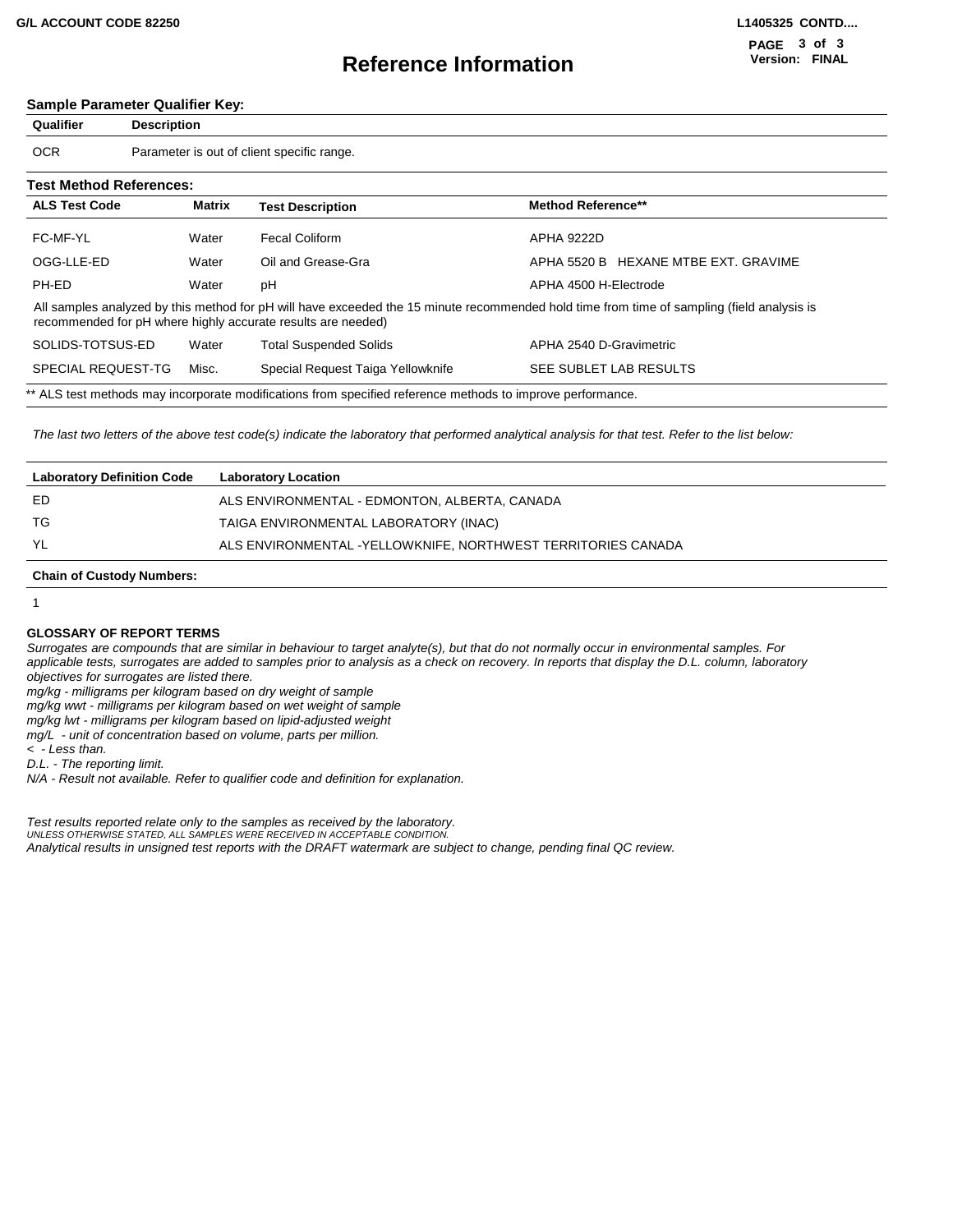

## **Quality Control Report**

|                                                                                        |                                               | Workorder: L1405325               |        |           | Report Date: 02-JAN-14 |            |              | Page 1 of 3 |
|----------------------------------------------------------------------------------------|-----------------------------------------------|-----------------------------------|--------|-----------|------------------------|------------|--------------|-------------|
| Client:                                                                                | <b>HUSKY ENERGY INC</b><br>CALGARY AB T2P 1H5 | 707 8 AVENUE SW BOX 6525 STN D SW |        |           |                        |            |              |             |
| <b>Chris Salewich</b><br>Contact:                                                      |                                               |                                   |        |           |                        |            |              |             |
| <b>Test</b>                                                                            | <b>Matrix</b>                                 | Reference                         | Result | Qualifier | <b>Units</b>           | <b>RPD</b> | Limit        | Analyzed    |
| <b>FC-MF-YL</b>                                                                        | Water                                         |                                   |        |           |                        |            |              |             |
| <b>Batch</b><br>R2763489<br>WG1808438-1<br><b>MB</b><br><b>Fecal Coliforms</b>         |                                               |                                   | $<$ 1  |           | CFU/100mL              |            | 1            | 19-DEC-13   |
| OGG-LLE-ED                                                                             | Water                                         |                                   |        |           |                        |            |              |             |
| <b>Batch</b><br>R2763942<br>WG1808853-2<br><b>LCS</b><br>Oil and Grease                |                                               |                                   | 95.0   |           | %                      |            | 70-130       | 21-DEC-13   |
| WG1808853-1<br><b>MB</b><br>Oil and Grease                                             |                                               |                                   | < 1.0  |           | mg/L                   |            | $\mathbf{1}$ | 21-DEC-13   |
| PH-ED                                                                                  | Water                                         |                                   |        |           |                        |            |              |             |
| R2763719<br><b>Batch</b><br>WG1808269-3<br><b>LCS</b><br>pH                            |                                               |                                   | 7.05   |           | pH                     |            | $6.9 - 7.1$  | 20-DEC-13   |
| SOLIDS-TOTSUS-ED                                                                       | Water                                         |                                   |        |           |                        |            |              |             |
| R2763650<br><b>Batch</b><br><b>LCS</b><br>WG1808288-2<br><b>Total Suspended Solids</b> |                                               |                                   | 90.0   |           | $\frac{0}{0}$          |            | 85-115       | 20-DEC-13   |
| WG1808288-1<br><b>MB</b><br><b>Total Suspended Solids</b>                              |                                               |                                   | < 3.0  |           | mg/L                   |            | 3            | 20-DEC-13   |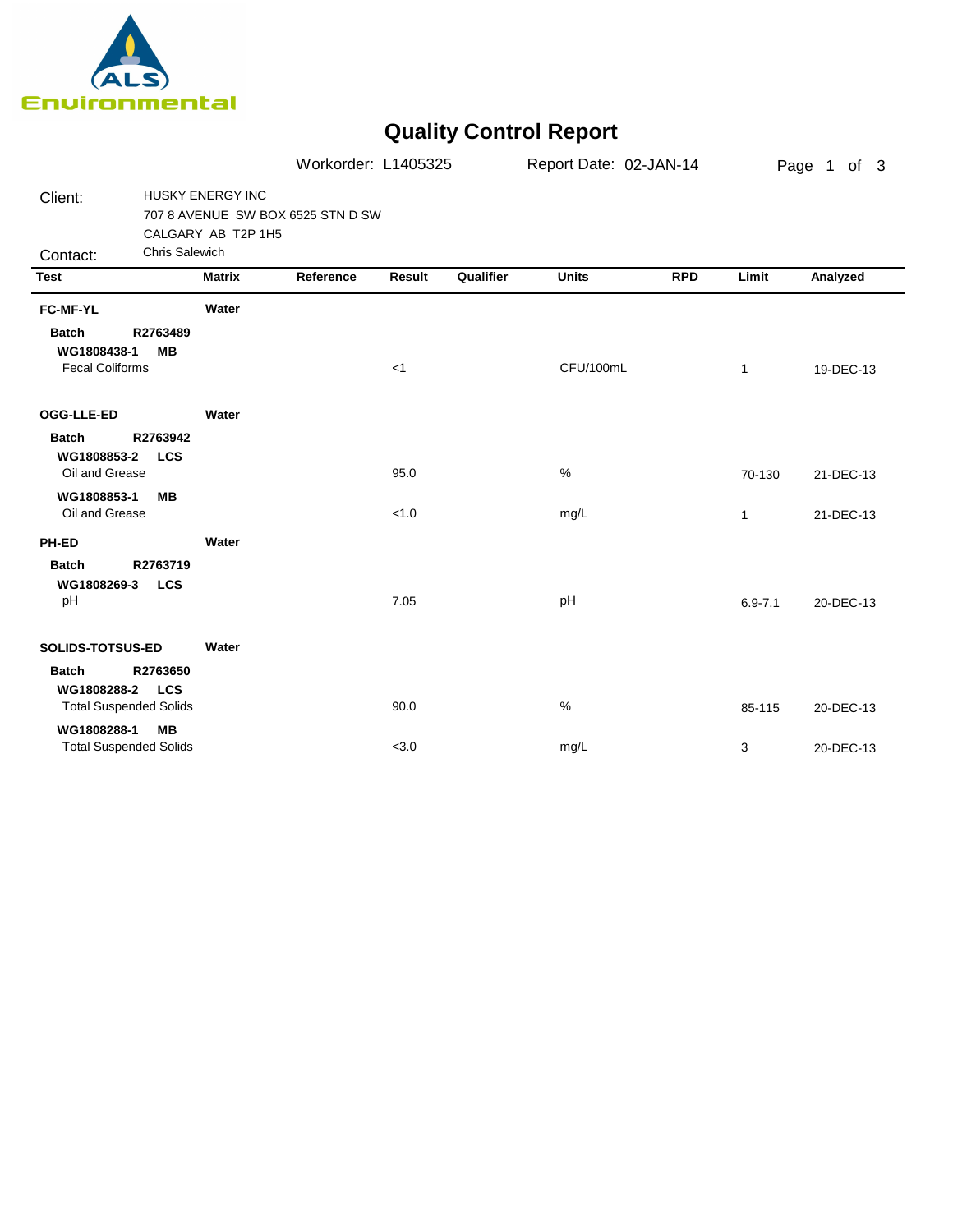## **Quality Control Report**

Workorder: L1405325 Report Date: 02-JAN-14

### **Legend:**

| Limit      | ALS Control Limit (Data Quality Objectives) |
|------------|---------------------------------------------|
| <b>DUP</b> | Duplicate                                   |
| <b>RPD</b> | <b>Relative Percent Difference</b>          |
| N/A        | Not Available                               |
| LCS.       | <b>Laboratory Control Sample</b>            |
| <b>SRM</b> | Standard Reference Material                 |
| MS.        | Matrix Spike                                |
| <b>MSD</b> | Matrix Spike Duplicate                      |
| ADE.       | <b>Average Desorption Efficiency</b>        |
| MB.        | Method Blank                                |
| IRM        | Internal Reference Material                 |
| <b>CRM</b> | Certified Reference Material                |
| <b>CCV</b> | <b>Continuing Calibration Verification</b>  |
| CVS.       | Calibration Verification Standard           |
| LCSD       | Laboratory Control Sample Duplicate         |
|            |                                             |

#### **Sample Parameter Qualifier Definitions:**

| Qualifier | <b>Description</b>                                                          |
|-----------|-----------------------------------------------------------------------------|
|           | Duplicate results and limits are expressed in terms of absolute difference. |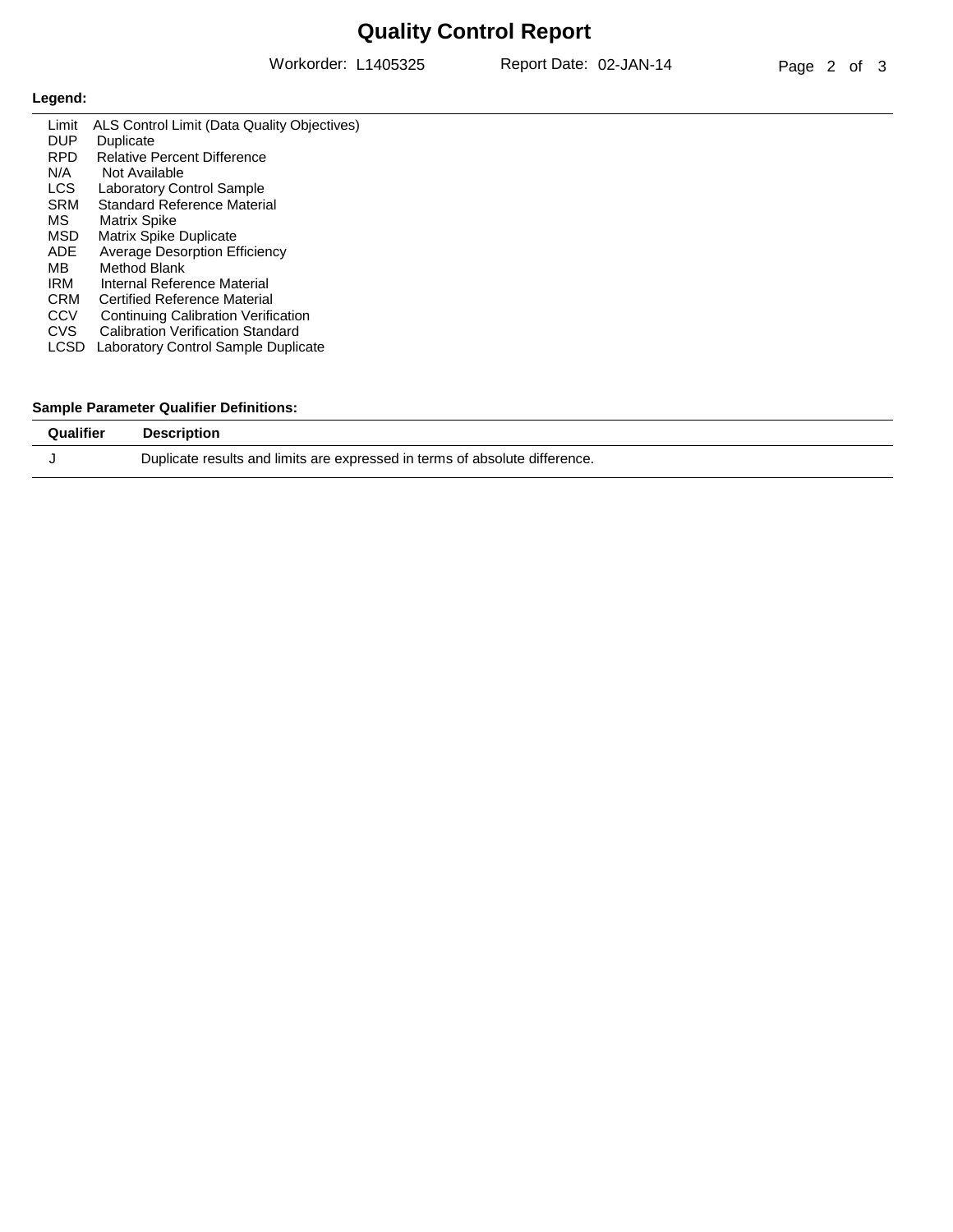### **Quality Control Report**

Exceeded ALS recommended hold time prior to analysis.

ALS recommended hold time (see units).

Workorder: L1405325 Report Date: 02-JAN-14

Page 3 of 3

#### **Hold Time Exceedances:**

|                            |                                 | <b>Sample</b> |                                                                                                                                                                                                                                                                            |                 |         |                  |       |           |
|----------------------------|---------------------------------|---------------|----------------------------------------------------------------------------------------------------------------------------------------------------------------------------------------------------------------------------------------------------------------------------|-----------------|---------|------------------|-------|-----------|
|                            | <b>ALS Product Description</b>  | ID            | <b>Sampling Date</b>                                                                                                                                                                                                                                                       | Date Processed  | Rec. HT | <b>Actual HT</b> | Units | Qualifier |
| <b>Physical Tests</b>      |                                 |               |                                                                                                                                                                                                                                                                            |                 |         |                  |       |           |
| pH                         |                                 |               |                                                                                                                                                                                                                                                                            |                 |         |                  |       |           |
|                            |                                 |               | 18-DEC-13 07:45                                                                                                                                                                                                                                                            | 20-DEC-13 13:38 | 0.25    | 54               | hours | EHTR-FM   |
|                            | Legend & Qualifier Definitions: |               |                                                                                                                                                                                                                                                                            |                 |         |                  |       |           |
| EHTR-FM:<br>EHTR:<br>EHTL: |                                 |               | Exceeded ALS recommended hold time prior to sample receipt. Field Measurement recommended.<br>Exceeded ALS recommended hold time prior to sample receipt.<br>Exceeded ALS recommended hold time prior to analysis. Sample was received less than 24 hours prior to expiry. |                 |         |                  |       |           |

Notes\*:

EHT: Rec. HT:

Where actual sampling date is not provided to ALS, the date (& time) of receipt is used for calculation purposes. Where actual sampling time is not provided to ALS, the earlier of 12 noon on the sampling date or the time (& date) of receipt is used for calculation purposes. Samples for L1405325 were received on 19-DEC-13 08:20.

ALS recommended hold times may vary by province. They are assigned to meet known provincial and/or federal government requirements. In the absence of regulatory hold times, ALS establishes recommendations based on guidelines published by the US EPA, APHA Standard Methods, or Environment Canada (where available). For more information, please contact ALS.

The ALS Quality Control Report is provided to ALS clients upon request. ALS includes comprehensive QC checks with every analysis to ensure our high standards of quality are met. Each QC result has a known or expected target value, which is compared against predetermined data quality objectives to provide confidence in the accuracy of associated test results.

Please note that this report may contain QC results from anonymous Sample Duplicates and Matrix Spikes that do not originate from this Work Order.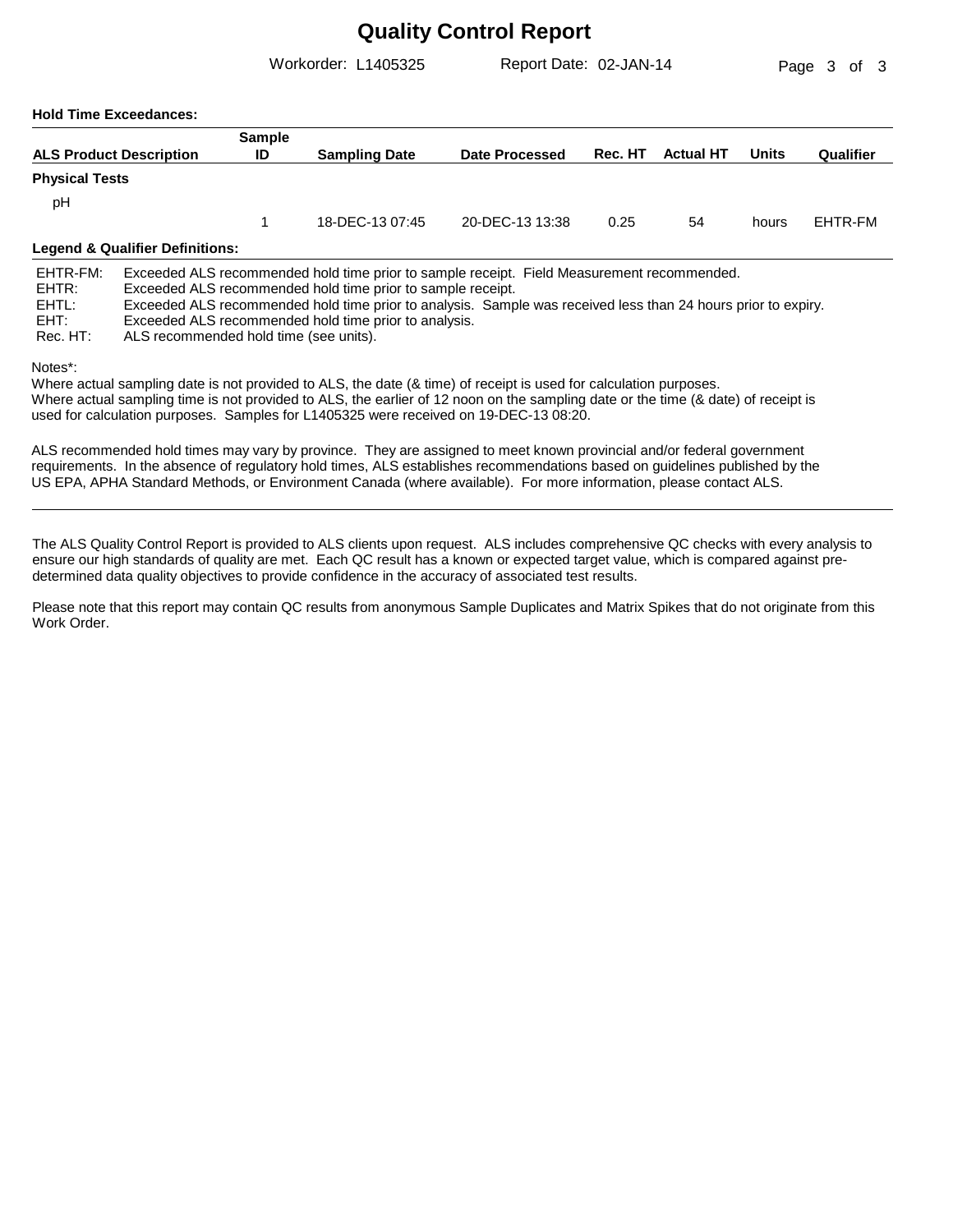

### Taiga Environmental Laboratory

**Taiga Batch No.: 131100**

4601-52nd Ave., Box 1500, Yellowknife, NT. X1A 2R3 Tel: (867)-669-2788 Fax: (867)-669-2718

### **- FINAL REPORT -**

**Prepared For:** ALS Environmental

314 Old Airport Road **Address:** Unit 116 X1A 2R1 Yellowknife, NT

**Attn: Bradley Koswan**

**Facsimile:**

**Final report has been reviewed and approved by:**

**Angelique Ruzindana Quality Assurance Officer**

#### **NOTES:**

- $\triangleright$  Test methods and data are validated by the laboratory's Quality Assurance Program. Taiga Environmental Laboratory is accredited by the Canadian Association for Laboratory Accreditation Inc. (CALA) as a testing laboratory for specific tests registered with CALA.
- Routine methods are based on recognized procedures from sources such as
	- o Standard Methods for the Examination of Water and Wastewater APHA AWWA WEF;
	- o Environment Canada
	- o USEPA
- $\triangleright$  Samples shall be kept for thirty (30) days after the final report is issued. All microbiological samples shall be disposed of immediately upon completion of analysis to minimize biohazardous risks to laboratory personnel. Please contact the laboratory if you have any special requirements.
- $\triangleright$  Final results are based on the specific tests at the time of analysis and do not represent the conditions during sampling.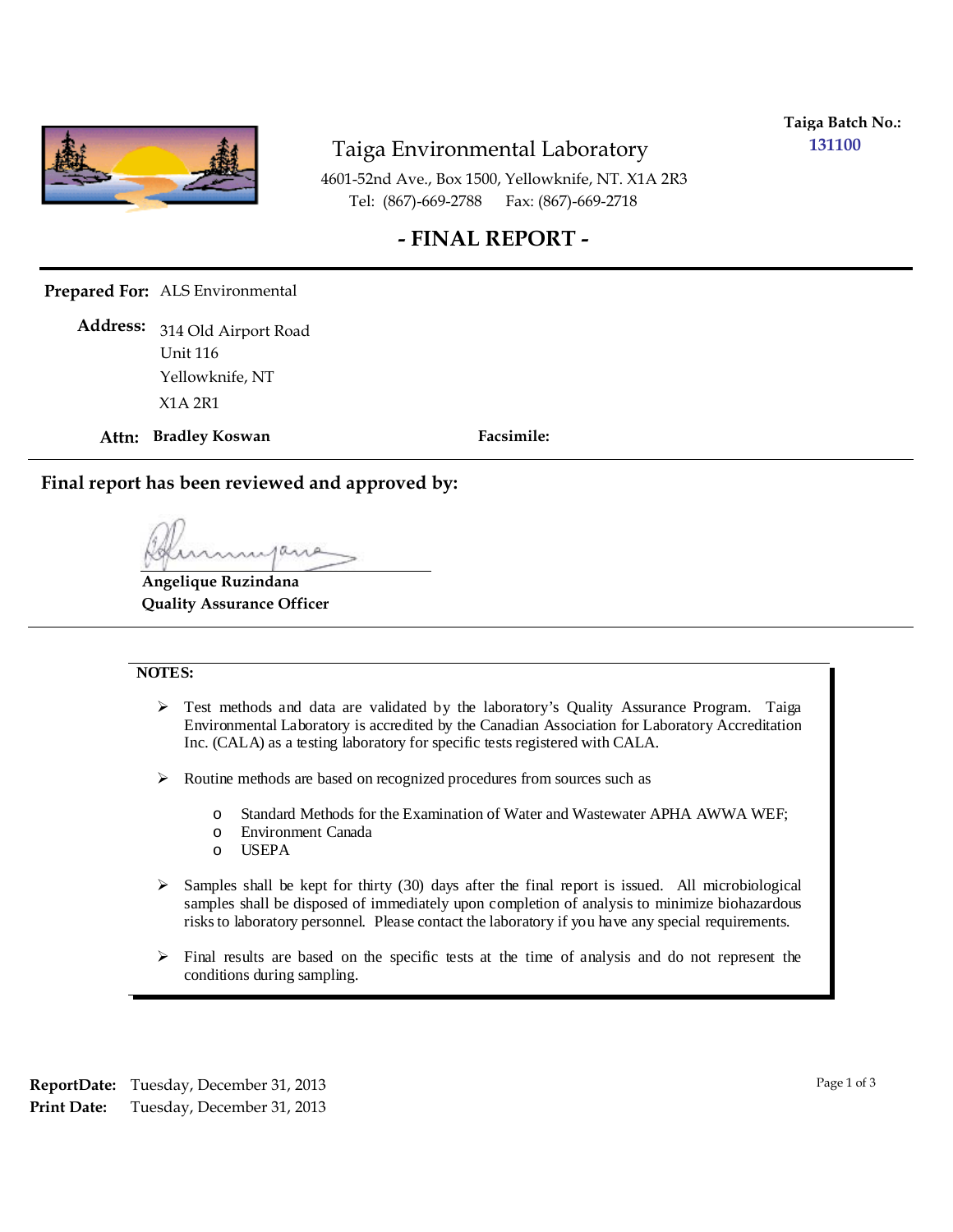

## Taiga Environmental Laboratory

**Taiga Batch No.: 131100**

4601-52nd Ave., Box 1500, Yellowknife, NT. X1A 2R3 Tel: (867)-669-2788 Fax: (867)-669-2718

## **- CERTIFICATE OF ANALYSIS -**

| Client Sample ID: L1405325-1 EFFLUENT DISCHARGE | 238707 |               |                    |       | Taiga Sample ID: 001 |                       |          |
|-------------------------------------------------|--------|---------------|--------------------|-------|----------------------|-----------------------|----------|
| <b>Client Project:</b>                          |        |               |                    |       |                      |                       |          |
| <b>Sample Type: Water</b>                       |        |               |                    |       |                      |                       |          |
| Received Date: 19-Dec-13                        |        |               |                    |       |                      |                       |          |
| Sampling Date: 18-Dec-13                        |        |               |                    |       |                      |                       |          |
| <b>Sampling Time: 7:45</b>                      |        |               |                    |       |                      |                       |          |
| Location:                                       |        |               |                    |       |                      |                       |          |
| <b>Report Status:</b>                           | Final  |               |                    |       |                      |                       |          |
| <b>Test Parameter</b>                           |        | <b>Result</b> | Detection<br>Limit | Units | Analysis<br>Date     | Analytical<br>Method* | Qualifer |
| <b>Inorganics - Nutrients</b>                   |        |               |                    |       |                      |                       |          |
| Biochemical Oxygen Demand                       |        | 5             | 2                  | mg/L  | 19-Dec-13 SM5210:B   |                       |          |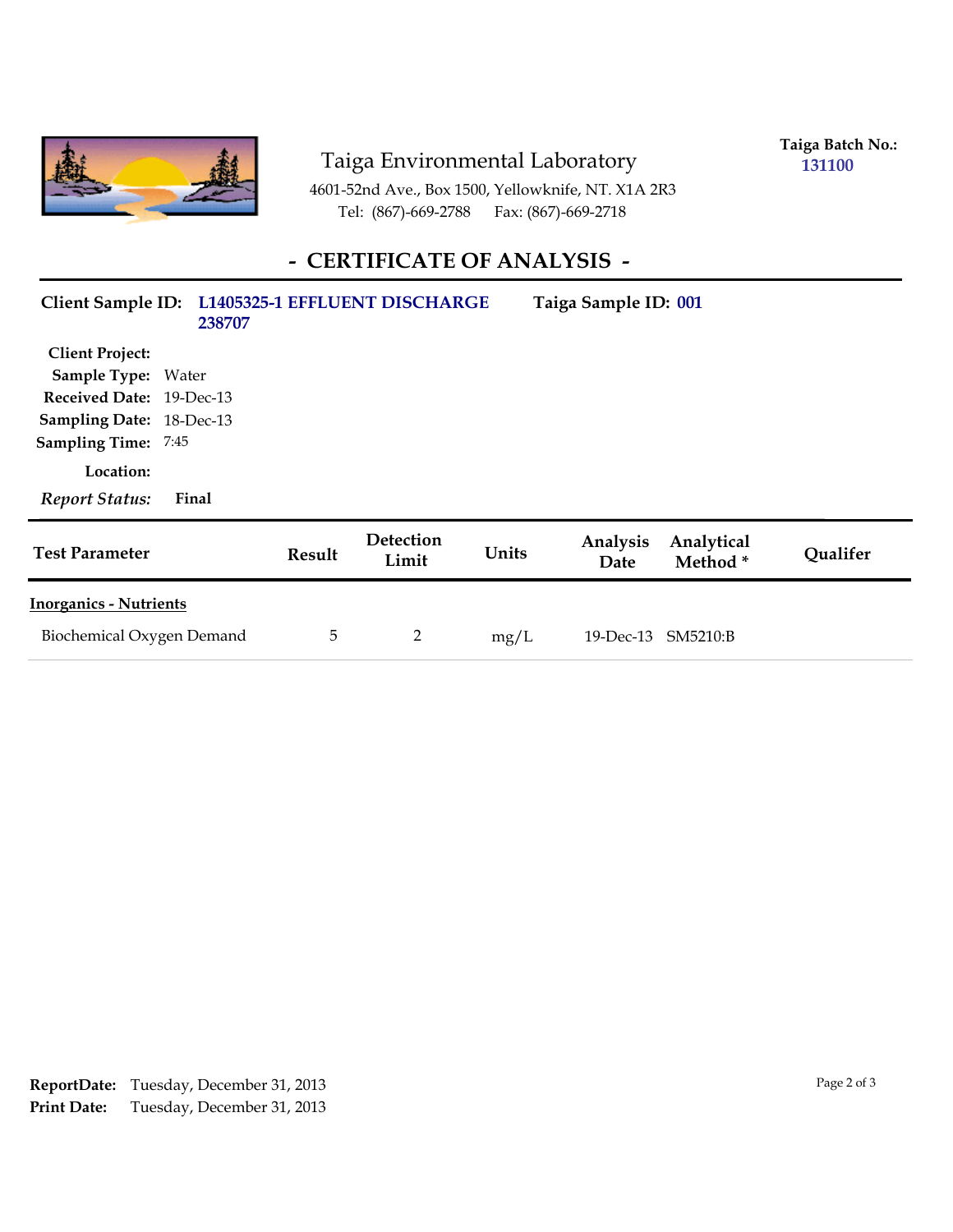

### Taiga Environmental Laboratory

**Taiga Batch No.: 131100**

4601-52nd Ave., Box 1500, Yellowknife, NT. X1A 2R3 Tel: (867)-669-2788 Fax: (867)-669-2718

### **- CERTIFICATE OF ANALYSIS -**

#### **Client Sample ID: Taiga Sample ID: L1405325-1 EFFLUENT DISCHARGE 238707** Taiga Sample ID: 001

#### **\* Taiga analytical methods are based on the following standard analytical methods**

SM - Standard Methods for the Examination of Water and Wastewater

EPA - United States Environmental Protection Agency

Tuesday, December 31, 2013 **Print Date: ReportDate:** Tuesday, December 31, 2013